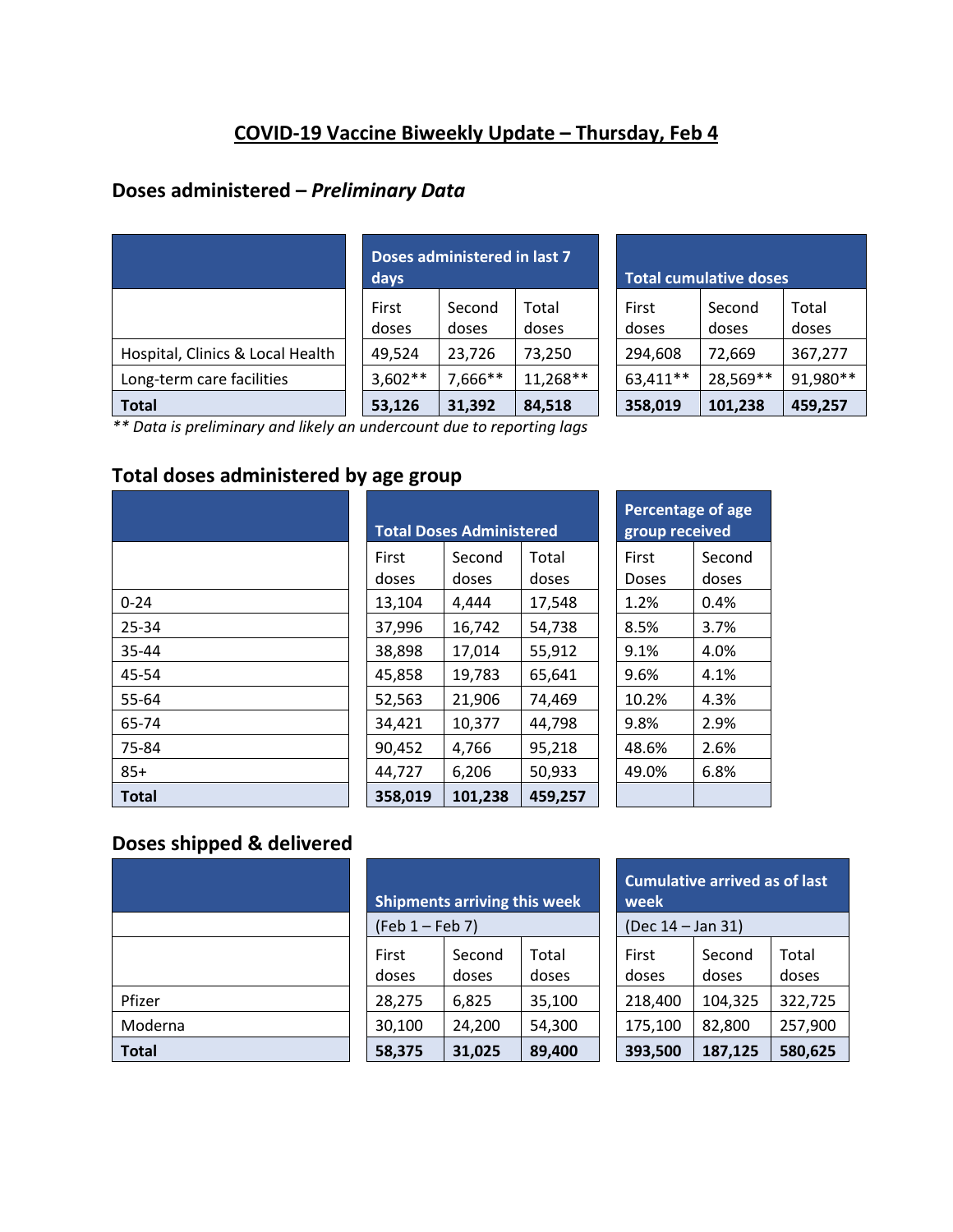### **Key messages & updates**

- **As of Wednesday night, 459,257 doses of vaccine had been administered, including 358,019 first doses.** Of the total doses administered, 367,277 doses have been administered at hospitals, clinics, or local health departments and 91,980 doses have been administered to nursing home staff and residents. **Over 100,000 residents are now fully vaccinated** with two doses of the vaccine.
- **Nearly all 2nd dose clinics at the state's nursing homes should be complete by the end of this week.**
- **Individuals who are 75 and over who haven't scheduled their vaccine appointments should do so now.** We anticipate moving into our next phase of the vaccination program, 65-74, in the coming weeks.
- **Anyone looking to reschedule their appointment to an earlier date or a location closer to them, here are some options:**
	- $\circ$  If your appointment was scheduled in VAMS, you can call the VAAL for assistance in finding an appointment without having to first cancel your VAMS appointment
	- $\circ$  If you scheduled outside of VAMS, you can go on to the VAMS site to search for an appointment that could better suit you.
- **The Vaccine Appointment Assist Line (VAAL) has responded to more than 50,000 calls to date;** provided vaccine appointments directly to more than 11,500 CT residents
- **United Way/211 and the State has made many improvements to the Vaccine Appointment Assist Line, adding contact specialists and additional vaccine locations to expand access to appointments through the VAAL**
	- o Expanded staff: 125 contact specialists available
	- o Expanded schedule: 7 days per week, 8 a.m.to 8 p.m. starting immediately
	- o Expanded locations where VAAL can book appointments: 12 locations across the state. Starting 2/8 – about 10,000 appointments per week available to be booked over the phone
	- o Language assistance available for those who need it
	- o Those who are hearing impaired can get same service by calling 7-1-1 to be connected to the VAAL
- **Our other priority is to ensure that 75+ residents from communities of color, who have been disproportionately impacted by COVID-19, are vaccinated.** Starting this week, DPH is redirecting some of the state's allocation to locations with large populations of Black and Latino residents in order to address equity issues.
- **Anyone who has received a first dose of the vaccine should schedule and receive the second dose – this includes all individuals who were not eligible as either 75+ or Phase 1a but received the first dose.**
- **Updates have been made to the VAMS system to help providers schedule second shot appointments** at the time of the first shot appointment. Additionally, providers can now run reports in VAMS to conduct outreach to proactively schedule second doses for individuals who received their first shot but do not yet have a second appointment scheduled.